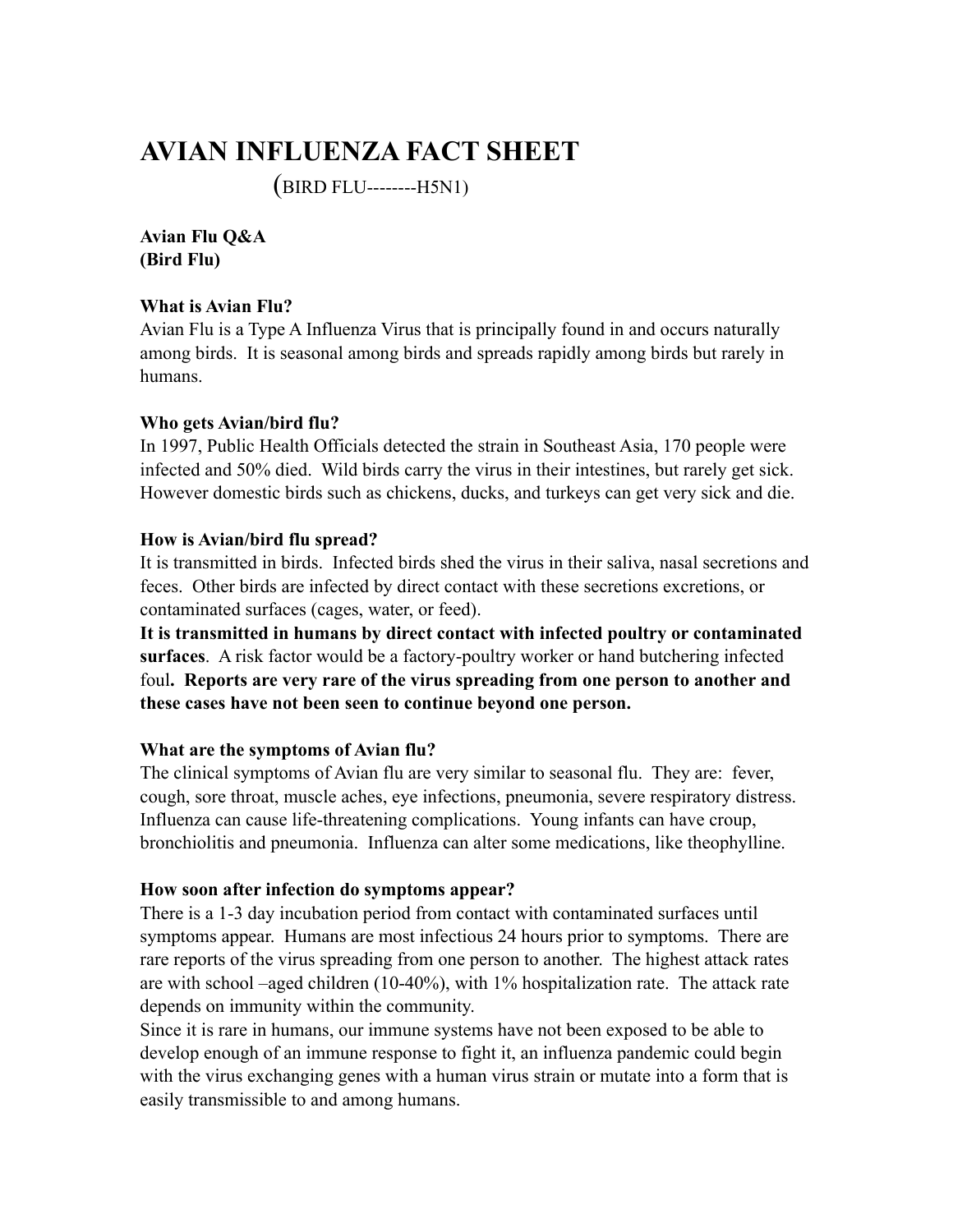**What is the treatment of Avian flu?** 

**The Seasonal human influenza vaccine will not provide protection. Clinical trials have been underway for specific H5N1 vaccines since April 2005. Antiviral drugs are being studied for efficacy.**

## **How can Avian flu be prevented?**

The best way to protect against a pandemic is a vaccine. The vaccine will have to contain the strain of influenza virus that is causing the problem. An effective vaccine can't be developed until the pandemic begins.

Other precautions have been taken since a vaccine for avian flu is not available, again**, the Seasonal human influenza vaccine will not provide protection.**

**There is NO EVIDENCE THAT PROPERLY COOKED POULTRY OR EGGS IS A SOURCE OF INFECTION. THERE HAVE BEEN NO HUMAN INFECTIONS FROM EATING POULTRY IN AFFECTED COUNTRIES. H5N1 HAS NOT BEEN DETECTED IN THE US. THERE HAVE BEEN NO CASES OF INFECTED POULTRY IN THE US. In 2004, the US banned import of poultry from countries affected by Avian Influenza.**

The US Department of Agriculture has issued guidelines for prevention of Influenza

WASH HANDS WITH WARM WATER AND SOAP FOR AT LEAST 20 SECONDS BEFORE AND AFTER HANDLING FOOD

KEEP RAW POULTRY AND ITS JUICES AWAY FROM OTHER FOODS

KEEP HANDS, UTENSIL AND SURFACES SUCH AS CUTTING BOARDS CLEAN

USE A FOOD THERMOMETER TO ENSURE POULTRY HAS BEEN FULLY COOKED

**CONTACTS: Georgia Department of Human Resources, Division of Public Health: [www.dhr.georgia.gov](http://www.dhr.georgia.gov) or [www.health.state.ga.us](http://www.health.state.ga.us)**

**East Central Health District Emergency Preparedness: 706-729-4250**

**East Central Public Heath District: [www.ecphd.com](http://www.ecphd.com) 706-667-4250**